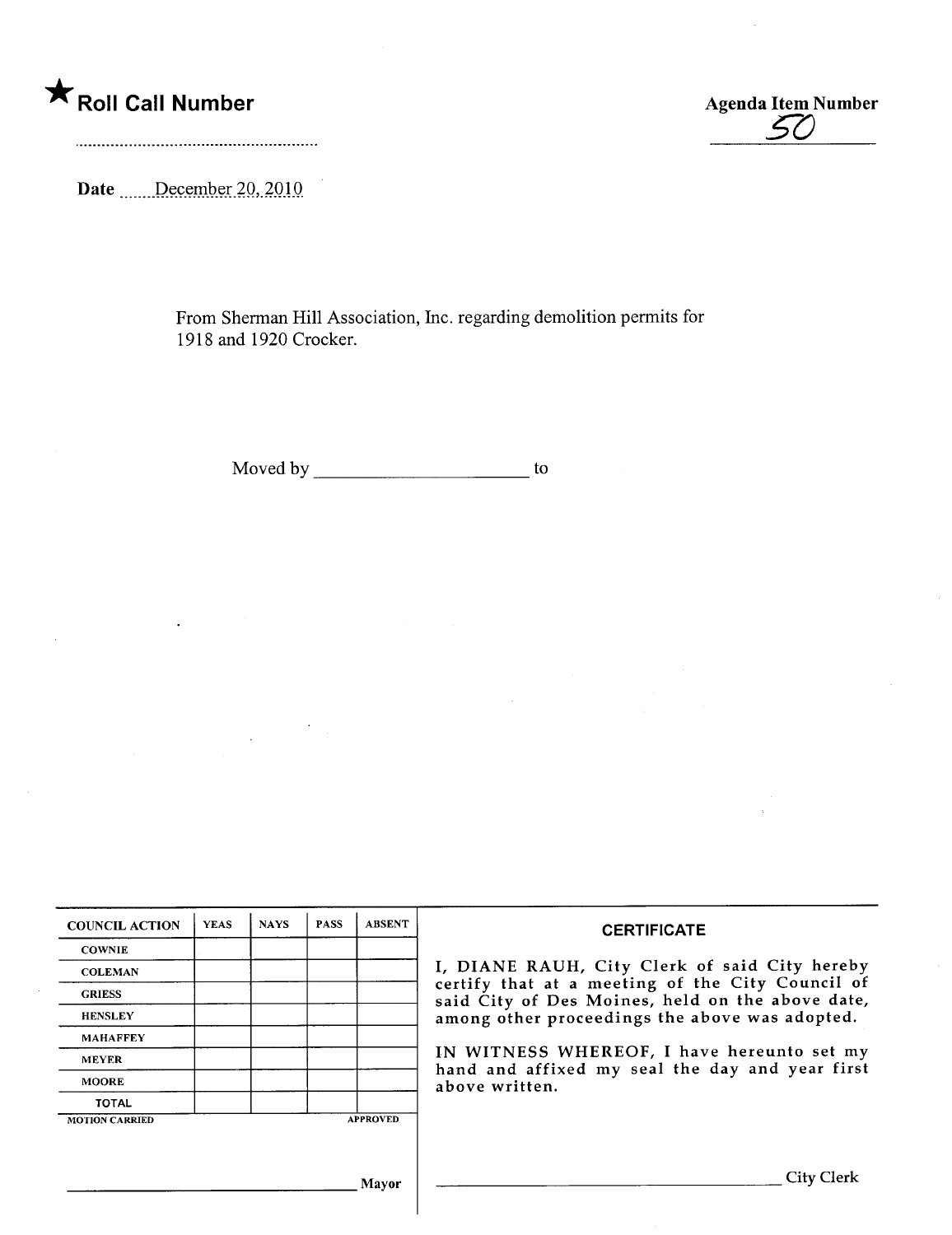

A Distinctive Downtown Neighborhood

December 14,2010

 $50$ 

To: City of Des Moines City Councils members and Mayor From: Jeffrey D. Macomber, Sherman Hil Association, Inc. - President Re: No Demolition Permits for 1918 & 1920 Crocker

As some of you may know, Smokey Row is looking at creating new off-street parking on the nortwest corner of the Sherman Hill neighborhood for their customers.

One aspect in getting approval for addition parking is a zoning change of property where the parking lot would be located. The affected property is located at 1916, 1918 and 1920 Crocker Street. These addresses are just south of Smokey Row. During the last few months, the Sherman Hil Association, Inc. Board has been working with Smokey Row, neighbors, and interested parties to find a solution that meets the needs of Smokey Row, while also preserving the historic integrity of the neighborhood.

As this dialogue continues, Sherman Hil Association, Inc. Board of Directors is requesting you take action so no Demolition permits are issued for the structures at 1918 and 1920 Crocker. Both structures are considered contributing resources in a National Register eligible distinct. Attach is the documentation.

The intent of this request gives everyone enough time to consider the fact of these resources in our neighborhood.

If you need additional information on our request of action you can contact me at 515.975.2677 or jeffrey.macomber@gmail.com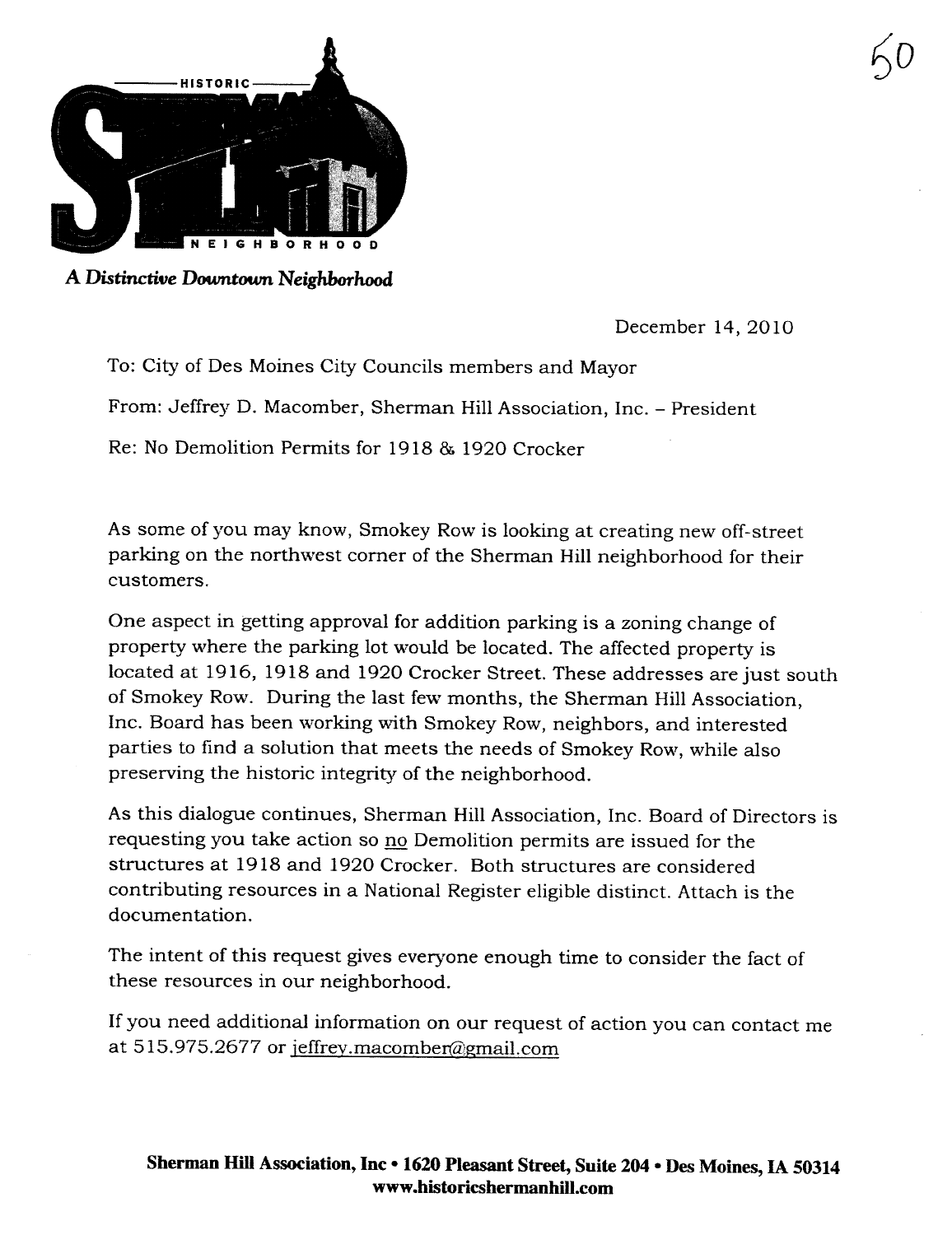

A Division of the Iowa Department of Cultural Affairs

## ELIGIBILITY REVIEW NATIONAL REGISTER OF HISTORIC PLACES

|                                         | <b>Review Date:</b>                                                                                                                                                                                                  | 11/04/2010              |       |                           |       |                                                                                                                                                                                                                                                                |  |
|-----------------------------------------|----------------------------------------------------------------------------------------------------------------------------------------------------------------------------------------------------------------------|-------------------------|-------|---------------------------|-------|----------------------------------------------------------------------------------------------------------------------------------------------------------------------------------------------------------------------------------------------------------------|--|
|                                         | <b>Property Information:</b>                                                                                                                                                                                         |                         |       |                           |       |                                                                                                                                                                                                                                                                |  |
| Name of Property:<br>Historic District: |                                                                                                                                                                                                                      | House                   |       |                           |       | (ISIF #77-10952)                                                                                                                                                                                                                                               |  |
| Multiple Property Form:                 |                                                                                                                                                                                                                      |                         |       |                           |       | (ISIF#                                                                                                                                                                                                                                                         |  |
| Address:                                |                                                                                                                                                                                                                      | 1918 Crocker Street     |       |                           |       | (HADB#                                                                                                                                                                                                                                                         |  |
| City & County:                          |                                                                                                                                                                                                                      | Des Moines, Polk County |       |                           |       |                                                                                                                                                                                                                                                                |  |
|                                         | <b>Eligibility:</b>                                                                                                                                                                                                  |                         |       |                           |       |                                                                                                                                                                                                                                                                |  |
|                                         | Insufficient documentation was provided for our review. Please provide the information requested in the "Additional<br>Comments" section, below.                                                                     |                         |       |                           |       |                                                                                                                                                                                                                                                                |  |
|                                         | This property is considered not eligible for individual listing on the National Register of Historic Places or is "non-<br>contributing" in a listed or eligible historic district. See "Additional Comments" below. |                         |       |                           |       |                                                                                                                                                                                                                                                                |  |
|                                         | This property is considered individually eligible for listing on the National Register of Historic Places.<br>National Register Criteria:                                                                            | $A \Box$                | B I T | $\mathsf{c} \mathsf{\Pi}$ | D I T |                                                                                                                                                                                                                                                                |  |
| ⋈                                       | This property is considered "contributing" in a National Register-listed or eligible historic district.<br>National Register Criteria:                                                                               | A $\boxtimes$           | BП    | сΜ                        | D     |                                                                                                                                                                                                                                                                |  |
|                                         | Be advised that this determination is preliminary and based solely on the information provided at the time of the review.                                                                                            |                         |       |                           |       | Additional research and documentation may be needed to actually nominate an "eligible" or "contributing" property to the<br>National Register. That research may ultimately prove that the property is not, in fact, eligible for listing. Additional research |  |

Additional Comments:

This c. 1900 one-story, frame, gable-front and wing cottage was surveyed in 2009 and is included in an amended district nomination for Sherman Hill currently under development. As a contributing resource to the Sherman Hill district, the house is eligible for the National Register under Criterion A (history). Constructed near Woodland Cemetery and in close proximity to its neighbor at 1920 Crocker, this house illustrates the development of small lots to provide modest housing for the working class population in Des Moines. The house is also eligible under Criterion C (architecture) as a good example of a Victorian vernacular dwelling undoubtedly erected by a local contractor-builder.

may also prove that properties with a preliminary determination of "not eligible" or "non-contrbuting" are. in fact. eligible.

Reviewed by:

Ralph J. Christian, Historian

Reviewed by:<br>Reviewed by:<br>Ralph J. Christian, Historian<br>Ralph J. Christian, Historian<br>Paula A. Mohr, Architectural Historian

Paula A. Mohr, Architectural Historian